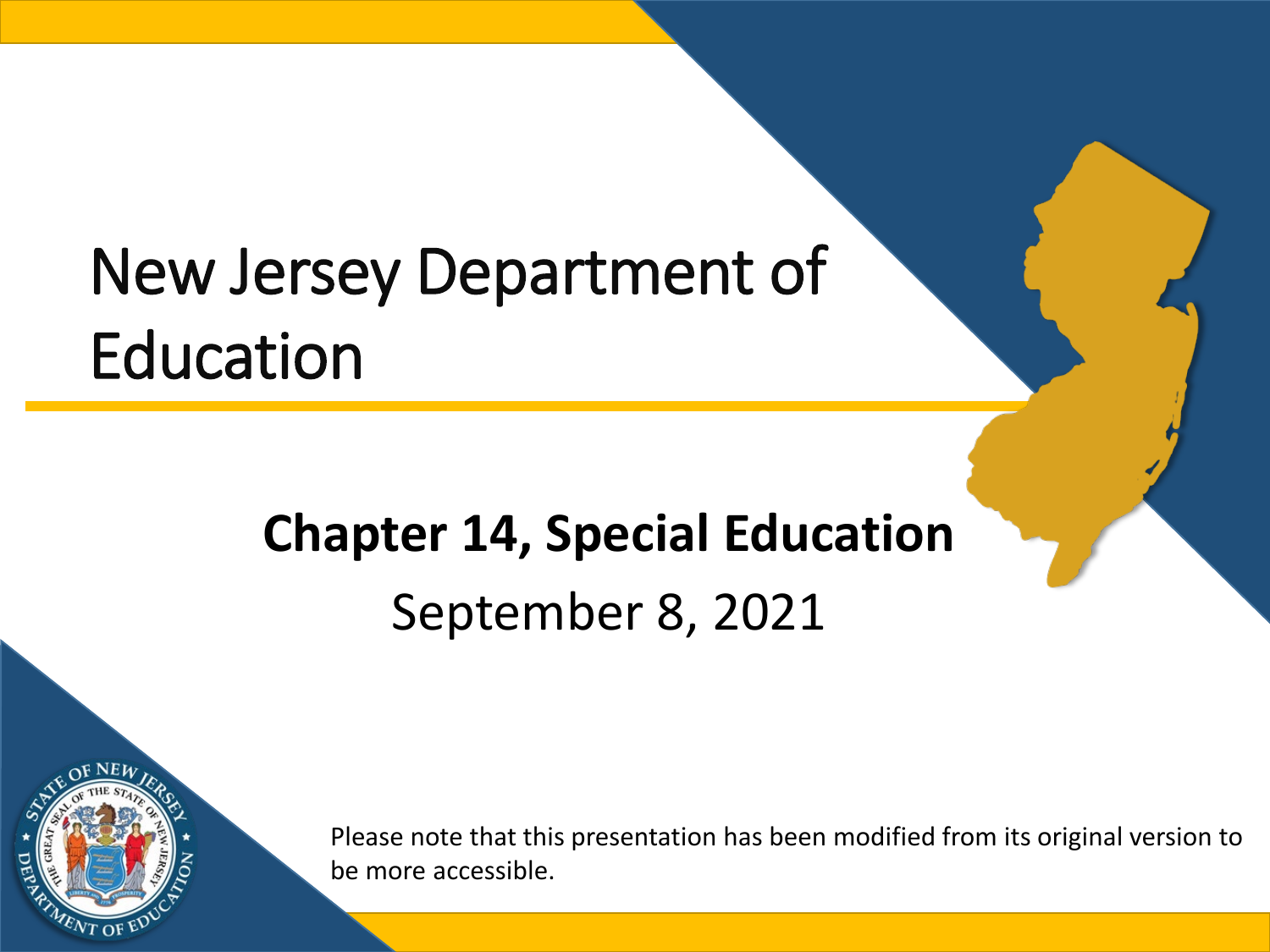# Purpose of the Chapter

- Chapter 14 ensures the right of students with disabilities to receive a free appropriate public education in the least restrictive environment as required by the Individuals with Disabilities Education Act (IDEA).
- Chapter 14 also ensures that all decisions regarding students with disabilities are made on an individualized basis.

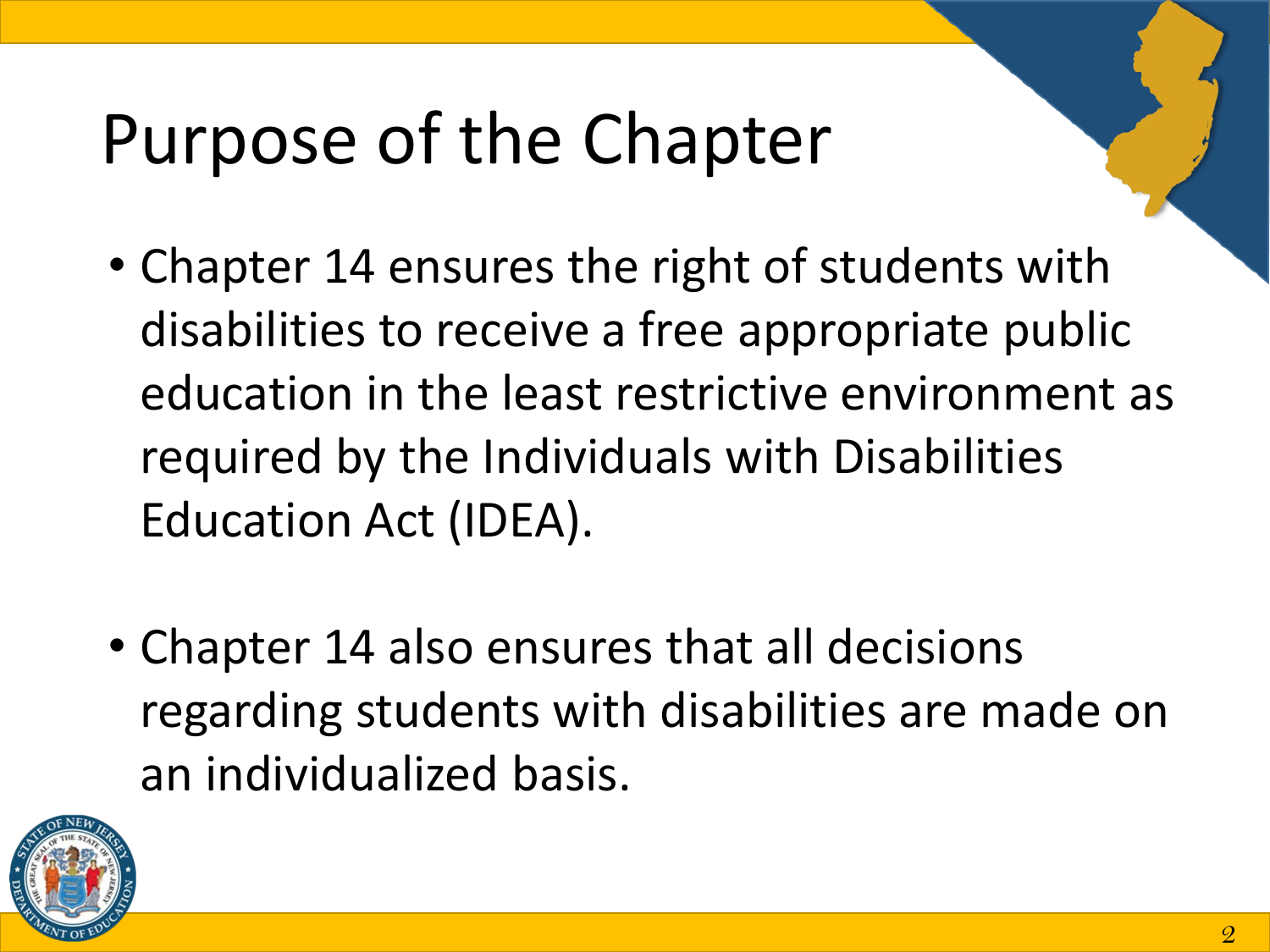## Temporary Rule Modification Adopted April 1, 2020

- Permitted special education instruction provided to students with disabilities through electronic communications, virtual or other online platforms. *N.J.A.C. 6A:14-1.1(d)5*
- Permitted related services to be provided to students with disabilities through telehealth or other virtual or online platforms.

*N.J.A.C. 6A:14-3.9(a)*

• Permitted NJDOE-approved clinics/agencies to deliver related services virtually or through online platforms.



*N.J.A.C. 6A:14-5.2(f)*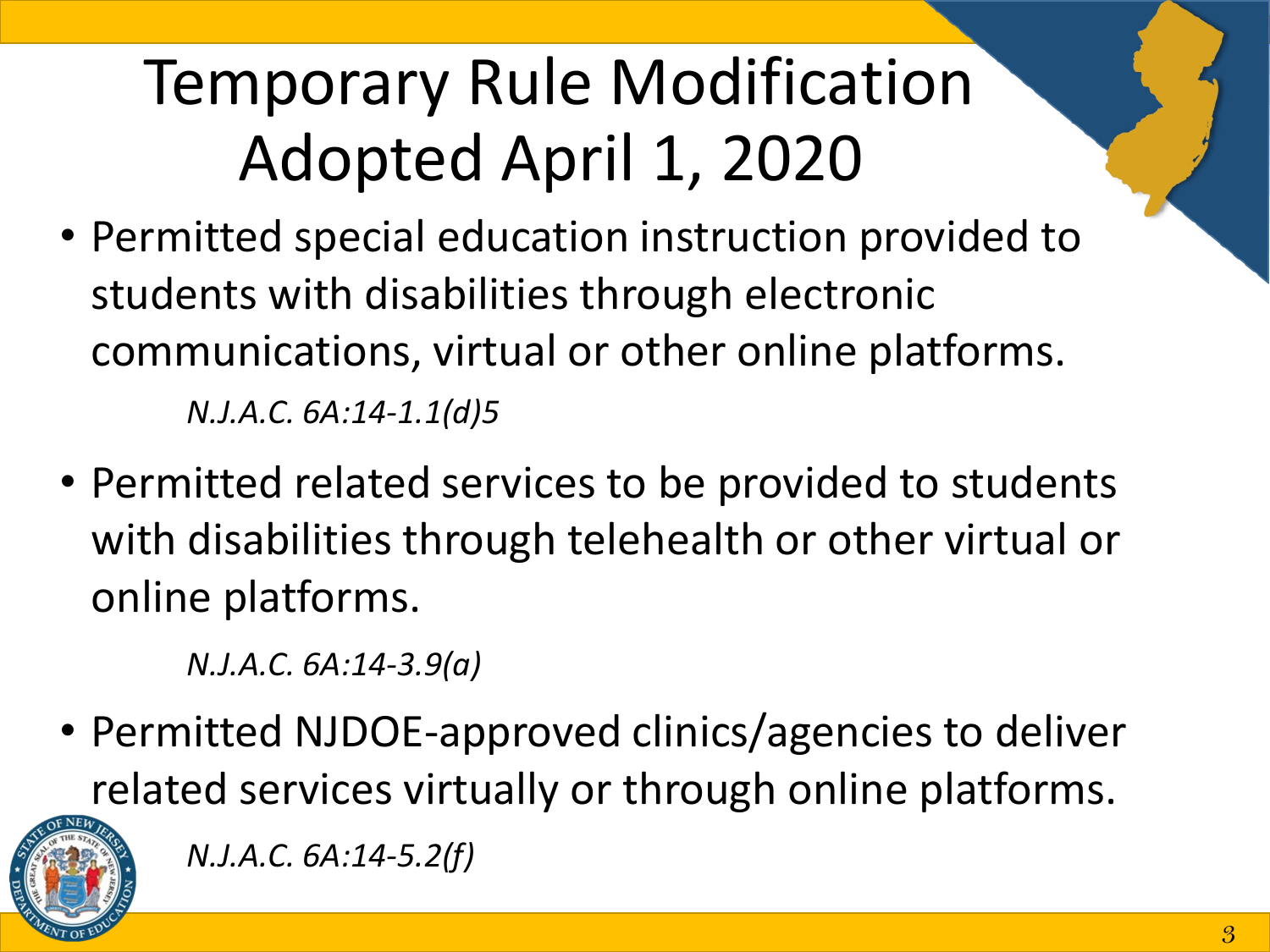### Termination of Modified Rule

- *6A:14-1.1(d)5* will be terminated effective upon filing with the Office of Administrative Law.
- IEP teams, which include the student's parents/guardians, retain the flexibility to make individualized determinations to meet the unique needs of the student.